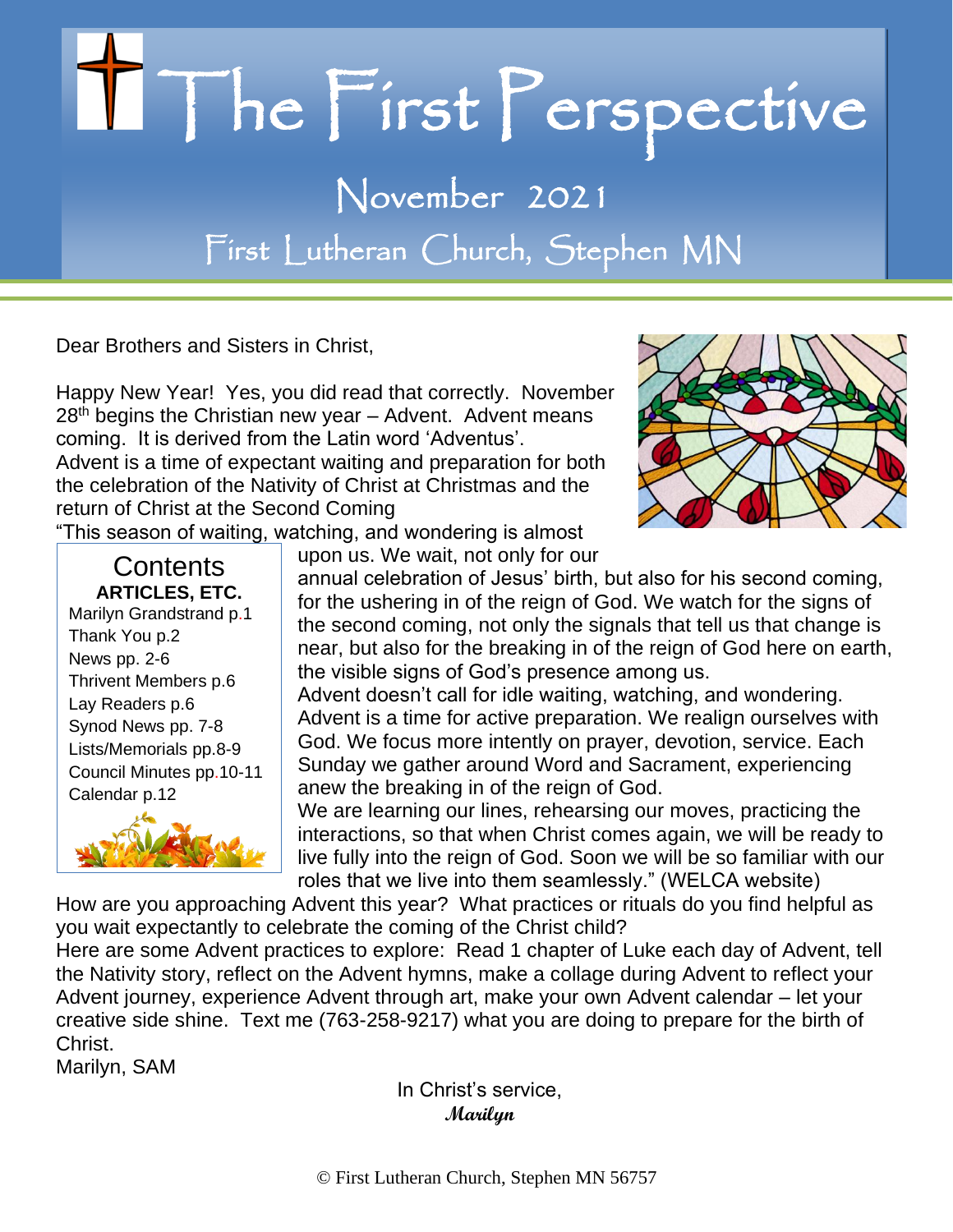

Thank you to all the faithful members that signed up and kept the Church grounds mowed and trimmed this past season. Our lawn looked great all summer.

Thank you to the quilting ladies for helping fold the newsletters the past few months. I can always count on your help.

Bless you, Pat Heggen



#### **PRAYER CONCERNS**

Bryce Nelson, Jenny Johnson, Ed Heggen, Roy Ohman, Sandie Rud, Jim Brinkman, Wally Vagle, Kay Kroulik, Brooklyn Poe, Jim Jarshaw, Pat Kroulik, James Parker, Shane Reuille, Mira Opp, Karen Schendel, Tara & Tyson Jarshaw, Caitlin Willard, Trisha Chwialkowski, Darin Perus, and for those deployed; John Johnson, Benjamin Hendricks & Luke Thompson and for all those who are in need but are not listed here.

#### **THOSE IN MILITARY SERVICE**

- Ben Hendricks, son of Brian & Jean Hendricks, Naval Base San Diego
- Todd Jensen, son of David & Penny Jensen
- John Johnson, son of Roger & Jane Smidt, United Arab Emirates
- William Kotts, brother of Garry Kotts
- Luke Thompson, son-in-law of Garry & Sharon Kotts
- Kelsey Schendel, niece of Pr. Mike
- Please remember all our service men & women in prayer.

#### **EMAILS & CELL PHONE NUMBERS NEEDED**

We are adding/updating email addresses and cell phone numbers to the church's database. Please send your contact information to [firstl@wiktel.com.](mailto:firstl@wiktel.com) Many e-mails and phone numbers have changed or need to be added since this was last done.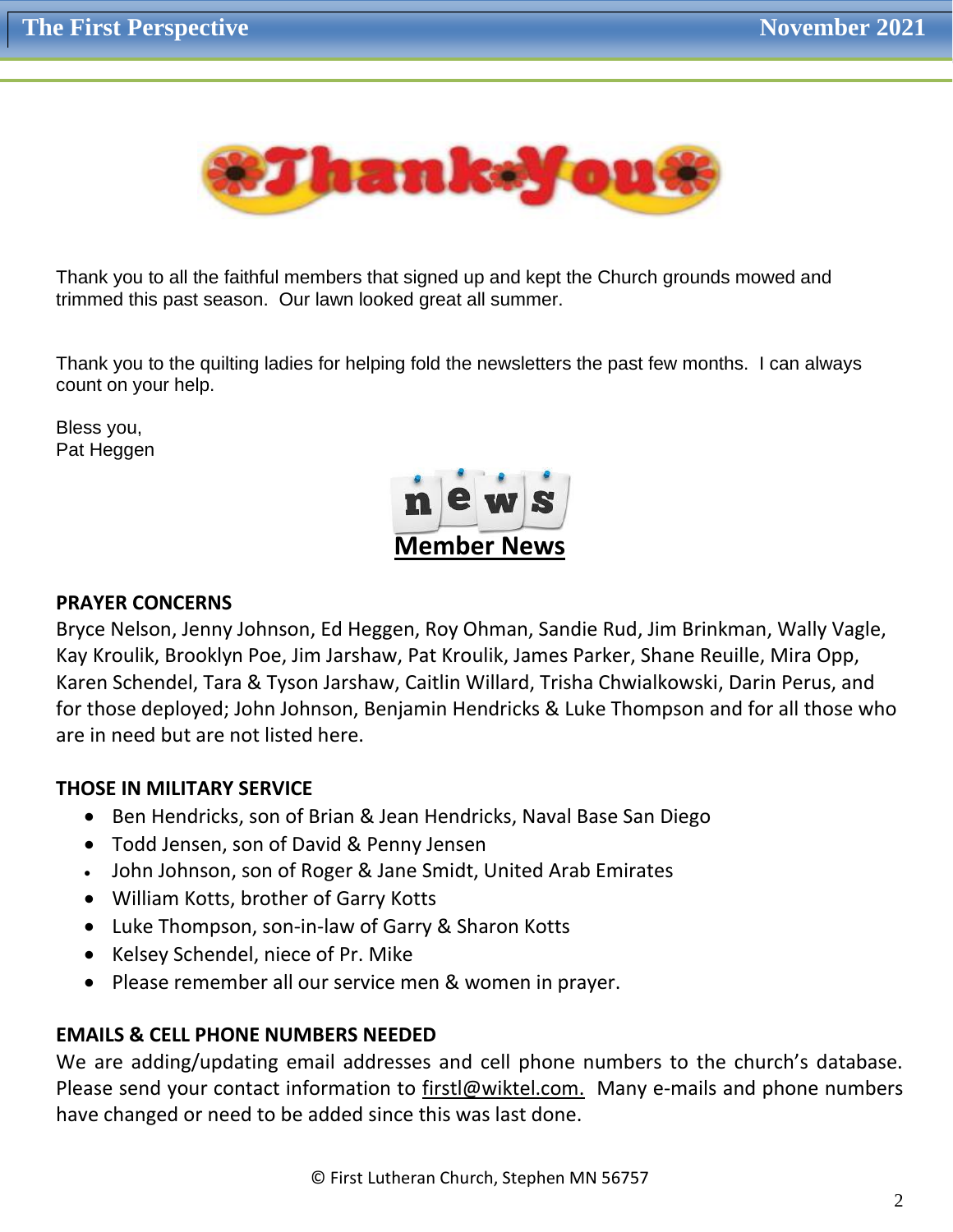#### **DO YOU HAVE NEWS TO SHARE?**

We are always looking for member news to share and hope to hear from you if you have some exciting news you would like to share with other members. Maybe it is a new child-grandchildgreat grandchild, wedding, baptism, or birth in your family that you would like others to know about. We would also like to hear from former members including those who grew up at FLC and have transferred their membership to other churches.

### **Church News**

#### **CHURCH OFFICE HOURS**

The secretary's office hours are M-W-F-9:00 AM—Noon e-mail—firstl@wiktel.com---phone--218-478-3895 SAM M. Grandstands' office hours are Tuesday & Friday, 9:00 AM—4:00 PM. e-mail—flcpastor@wiktel.com---phone--763-258-9217

#### **DATES TO REMEMBER**

11/03—Church Council 11/08— Martha/Ruth Circle 11/09 –Quilting 11/14—Wednesday School Kids Sing

#### **MARTHA/RUTH CIRCLE**

Martha/Ruth Circle **will** meet in November for Bible Study. We will be meeting **Monday, November 8, 2021,** at 7:00 pm at Church. Our hostess is Patsy Heggen. The Bible Study will be presented by Jane Smidt based on scripture-related lessons from the former Andy Griffith television show.

#### **BULLETIN SPONSORSHIPS AVAILABLE**

You may have noticed that the Sunday Bulletin is sponsored occasionally in honor or memory of family members. Past sponsorships have included honoring birthdays, deaths, weddings, births, and more. These sponsorships are \$20. Contact the office if you would like to become a sponsor.

#### **ALTAR COMMITTEE**

Please remember we will need to be changing the paraments and filling the candles like usual as before the pandemic. Communion is now back to "normal". We will continue to serve communion the first and third Sundays of the month. Altar committee members will set up communion on the altar.

Thank you.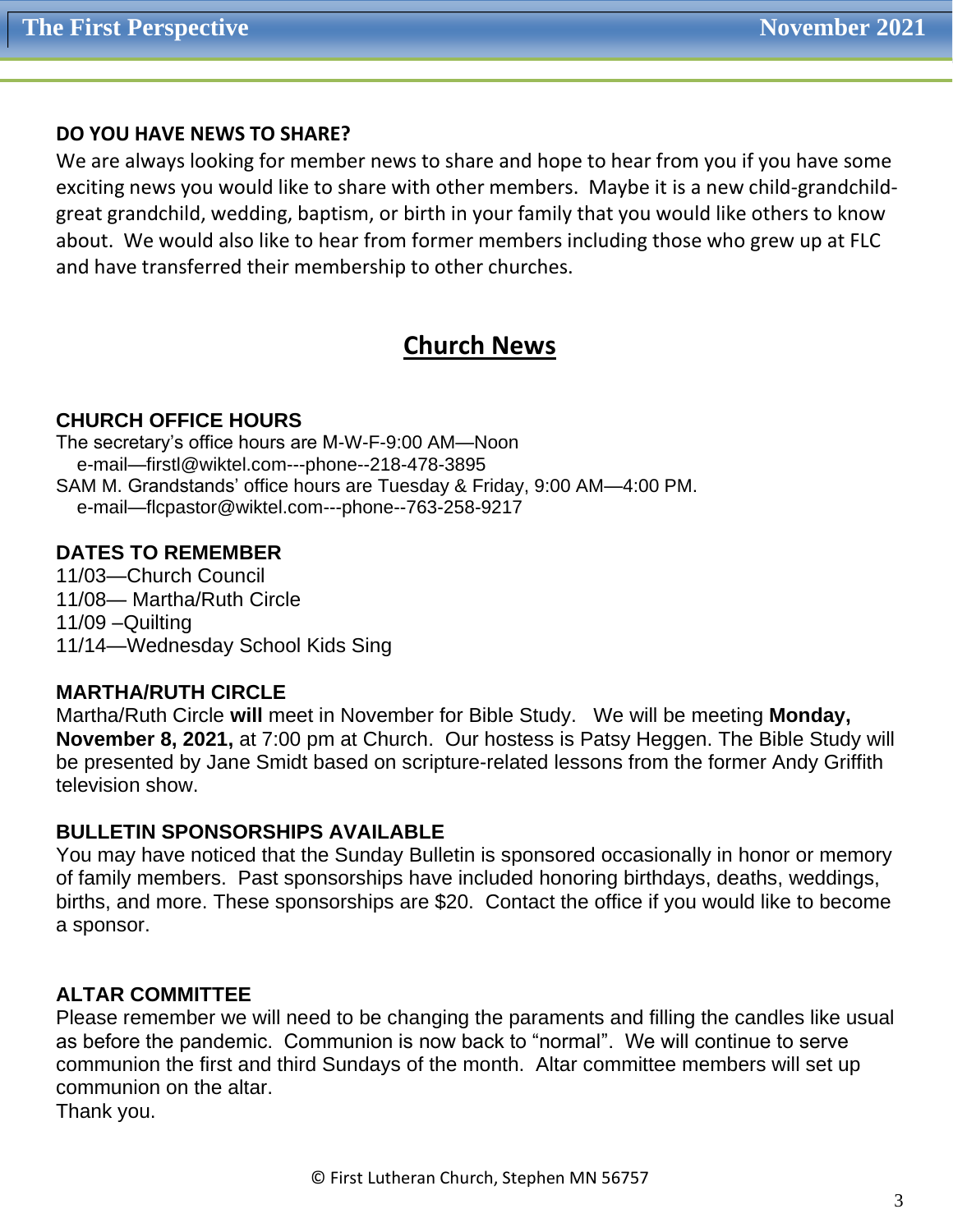#### **DOOR FUND**

A Door Fund has been set up to replace the arched doors and the side door in the front entrance of the Church. The doors have been ordered and will tentatively be installed before winter. You may continue to make donations or memorials to this fund.

#### **LOOSE CHANGE**

The Loose Change canister will be available by the East Door for the loose change offering each month. November's Loose Change offering has been designated to Marshall County Sharing Tree Project. If you drop your loose change offering in the Secretary office door slot, please mark for loose change. Loose Change will also be collected on the third (3rd) Sunday of each month.

#### **NEW FUND**

A new fund has been started for a lighted/electronic sign, to replace the current church sign in gratitude for Pr. Mike's 36 years of service to FLC. Donations and memorials can be made to this fund.

#### **FREENOTES HARMONY PARK**

Three instruments that were ordered have arrived. They will be stored and installed in the spring. They will be placed on the south side of the church and will be available for the community to use. If you are interested in helping with the install, please contact Betsy Jensen via text or phone at 218-689-5375.

#### **FIRST LUTHERAN NEW BIBLE PROGRAM**

#### **12 Minutes a Day.**

That's the time it takes to read the ENTIRE Bible in one year.

It's a small daily habit that has ripple effects throughout the day, week, month, and year. Carving out time for intentional Bible study brings focus, peace, and perspective to our days.

#### **12 Minutes of Bible study can change the entire tone of the day.**

It's a time to *PAUSE*.

It's a time to *REMEMBER* what is really important.

It's a time to *BUILD* positive momentum for the day.

First Lutheran has invested in a program that breaks down the Bible into weekly reading plans - different chapters or verses each day. This plan follows the Bible in chronological order, so you won't be reading it from start to finish; but moving around as events happened. Each month of plans will be sent out in the monthly newsletter and there will also be sheets located in the brochure rack just inside the East door for those that may not receive the newsletter or would like an extra set for a friend. Join us as we read the Bible together as a congregation/ community.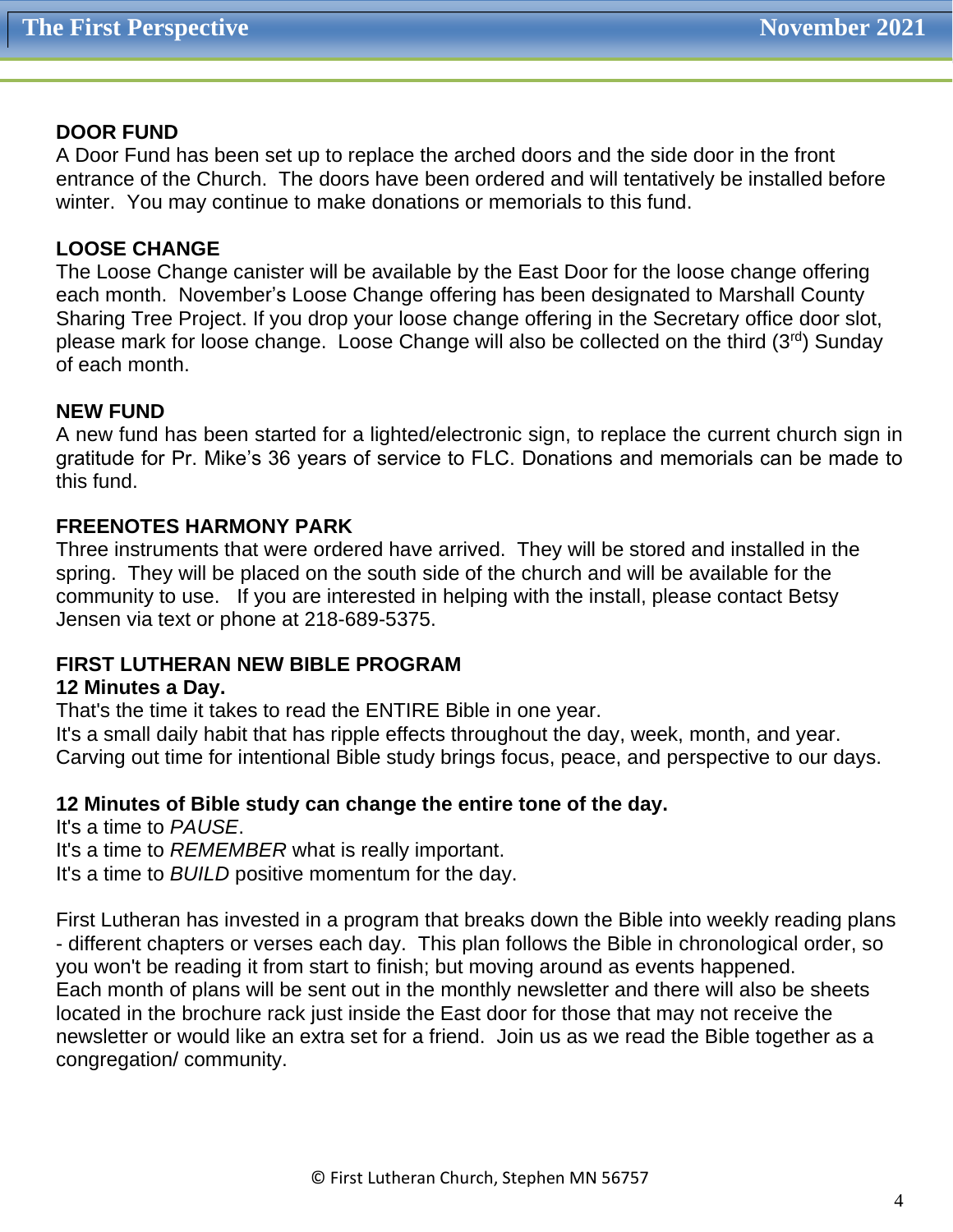# **YOUTH NEWS**

**Boundless** 2022 ELCA Youth Gathering July 24-28, 2022 Minneapolis, MN

Attention all youth going into 9th grade and having finished 12th grade by 2022, the national youth gathering is gearing up and we need you.

We, the Lutheran churches of Lancaster, Hallock, Lake Bronson, Kennedy, Karlstad and Stephen will be working together as one group of youth.

We will rotate meetings and events at each church as we make plans for fund raisers. We can accomplish so much more together than individually.

Information will be coming in a form of letter so we can get an idea how many students will take advantage of this life-giving event. The website for the Youth Gathering is [www.elca.org/YouthGathering.](http://www.elca.org/YouthGathering)

Here are the plans for our first fund raiser. We are putting a calendar together. We would like you to sponsor a day. The day could be selected because it is your birthday or your parent's anniversary. The day could be sponsored because you have a favorite teacher. You can decide. You will need to contact the pastor of your church, to purchase the day or as many days as you would like, for the amount of the day. For example, if your birthday is on March 1st, the day would cost you \$1.00. If you purchased the 25th, it would be \$25.00. If the 25<sup>th</sup> were filled you could purchase any combination of dates to make 25 (5<sup>th</sup> and the 20<sup>th</sup> or the 10<sup>th</sup>, 5<sup>th</sup>, 3<sup>rd</sup> and 2<sup>nd</sup>) or the

25<sup>th</sup> of another month. We realize the gathering will have happened by the middle of summer, but we believe this is a fun fundraiser, we can celebrate all year.

You can purchase your dates as soon as you read this article. We will make every effort to fill the calendar by November 1st. Spread the word because the dates can be purchased by anyone interested. The Calendars with the completed dates will be for sale in December.

#### **YOUTH PRINTER INK AND TONER RECYCLE PROGRAM**

The program for printer ink and toner has been updated and changed. There are several of the printer inks and toners that are no longer accepted**. Brands of toner accepted include: Brother, HP, Cannon and Lexmark. The ink jet brands accepted include: Canon, Epson, Hasler Neo Post, Lexmark, and HP.** We will no longer be recycling cell phones until further notice. You can drop off the used cartridges at First Lutheran Church. Funds go to the youth group.

#### **YOUTH CELLPHONE RECYCLE PROGRAM**

We will again be recycling certain cell phones. **Smartphones, cell phones, iPads, tablets, Kindles, iPods, Apple Watches and MacBook**, regardless of age or condition will be accepted. Please drop off your phones at the church, there is a cupboard in the front entry you can leave them in. Proceeds will go to the FLC Youth. If you have any questions, please call: First Lutheran Church or Michelle Weberg at 478-4543.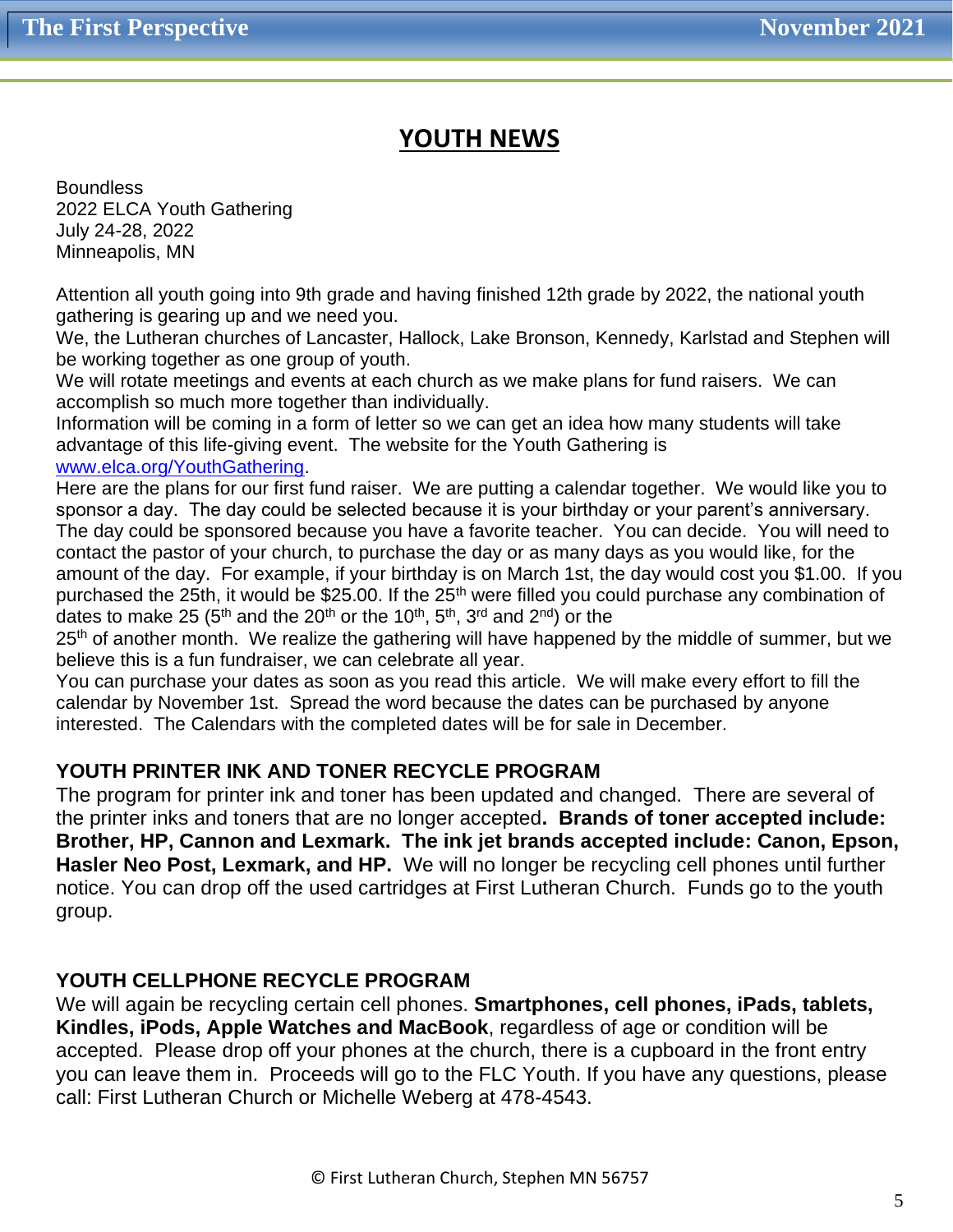#### **WEDNESDAY SCHOOL UPDATE**

As we roll into November, our Wednesday school program is well under way. This year our Wednesday School classes are being held at First Lutheran Church from 6:00-7:00pm each Wednesday.

We are blessed to have over 30 students attending our program this year and a group of wonderful teachers who have volunteered their time. Our teachers include,

- Whitney Weisenberger Preschool & Kindergarten
- Megan Hoper & Tamara Benitt 1<sup>st</sup> & 2<sup>nd</sup>
- Jenny Setterholm  $-3$ <sup>rd</sup> & 4<sup>th</sup>
- Krissy McMahon  $5^{\text{th}}$  &  $6^{\text{th}}$
- Kelsi Douglas Music teacher

We encourage you to pray for the success of our program. Our youth will be sharing their talents with the congregation when they sing at the beginning of the worship service on **Sunday November 14th** and during the Christmas program which will take place **Sunday, December 12th** .

- Board of Parish Education



#### THRIVENT MEMBERS

Are you throwing away \$500 a year? Thrivent members have the opportunity, to use this money to help local or national causes. Questions? Contact Ellen Anton or Staci Winge



Please check the Lay Readers Sign Up sheet and add your name if you are willing to serve in this capacity. Thank you to all the Lay Reader who have contributed their reading talents during the last three months including:

> **Nona Carl Jane Smidt Patsy Heggen Connie Troska Kris Ann Pietruszewski**

If you haven't been a Lay Reader in the past, find out what is involved by talking to Pat in the office. It is a great service opportunity that doesn't take much time.

© First Lutheran Church, Stephen MN 56757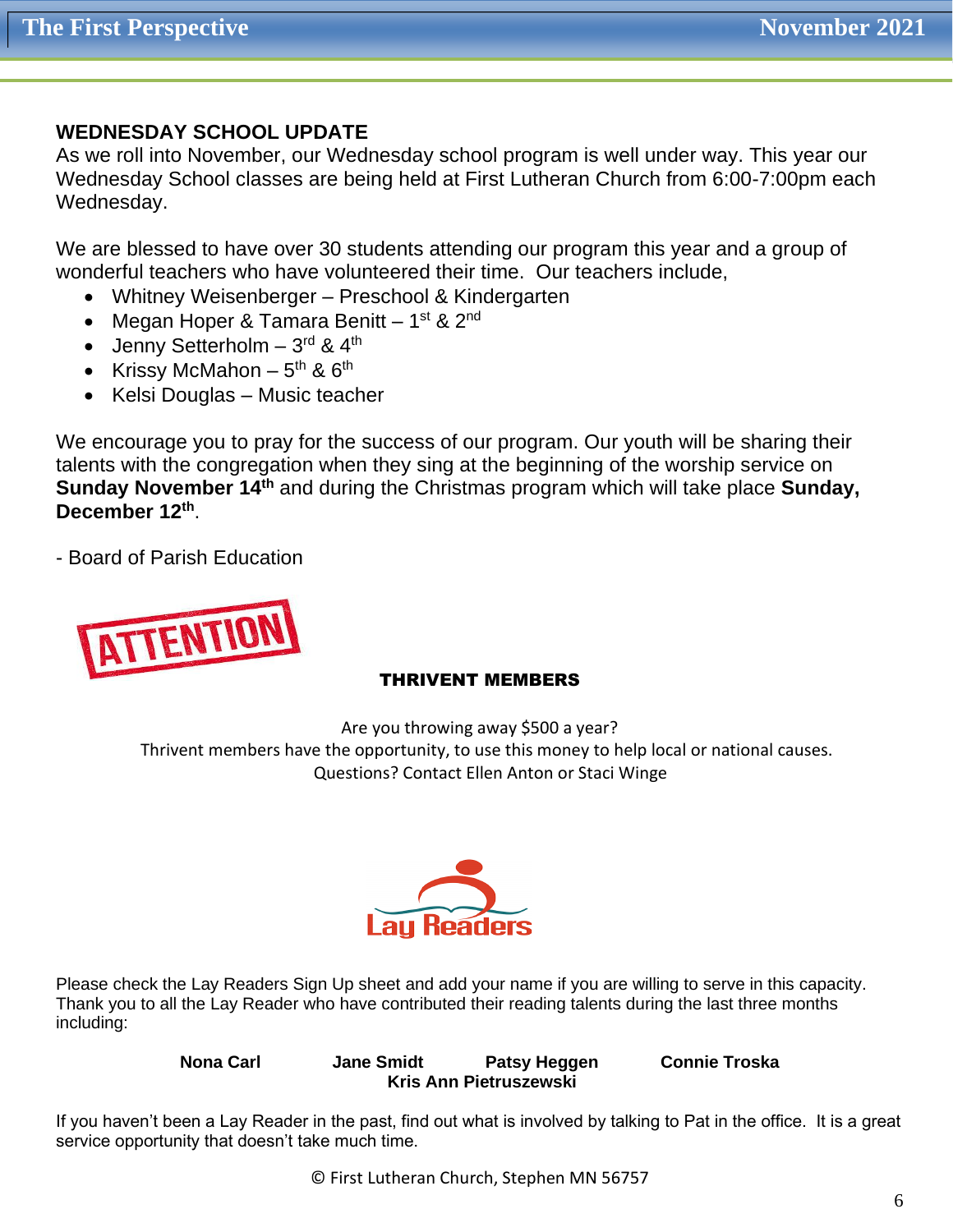

# Northwestern Minnesota Synod **Evangelical Lutheran Church in America** God's work. Our hands.

October 25th, 2021

Dear Wholly Devoted Partners in God's Mission,

Today I am giving thanks to God for the outstanding new synod staff that will be joining our shared mission to foster safe and healthy places for the ministry of the Gospel to unfold and to shape an abundant future for all in Northwestern Minnesota.



Pastor Genelle Netland has accepted the call to serve as our new Associate to the Bishop for Synod Administration. Pastor Genelle brings a wealth of experience as a respected leader in our church. She has served as the Sr. Pastor of Calvary Lutheran in Bemidji, a Synod Minister for Community and Leader Engagement, and a leader in the ELCA among pastors of large

congregations and also as a family farmer. Pastor Netland's portfolio will also include Community and Leader Engagement responsibilities for the Bemidji, Detroit Lakes and Moorhead Conferences. Pastor Genelle will begin her work on December 1, 2021.

Pastor Dennis Preston will join our staff as the Synod Minister for Community and Leader Engagement in conferences 7 and 8 (Fergus Falls and Alexandria). Pastor Preston brings a wealth of parish experience and



leadership as an accomplished pastor, an effective interim pastor for congregations in transition, and is a certified coach. Dennis will begin his work on November 1, 2021



 Joan Meulebroeck will join our staff as our Financial and Data-systems Specialist. Joan has held a variety of positions in her church including bookkeeping and accounting and directing her congregation's preschool. Her work with us will improve our internal controls and also free up our Associate to the Bishop for increased engagement with congregations and leaders across the synod. Joan will begin her work on December 1, 2021

These new staff additions along with the recent addition of Pastor Rebel Hurd as our new Director For Evangelical Mission round out our synod staffing.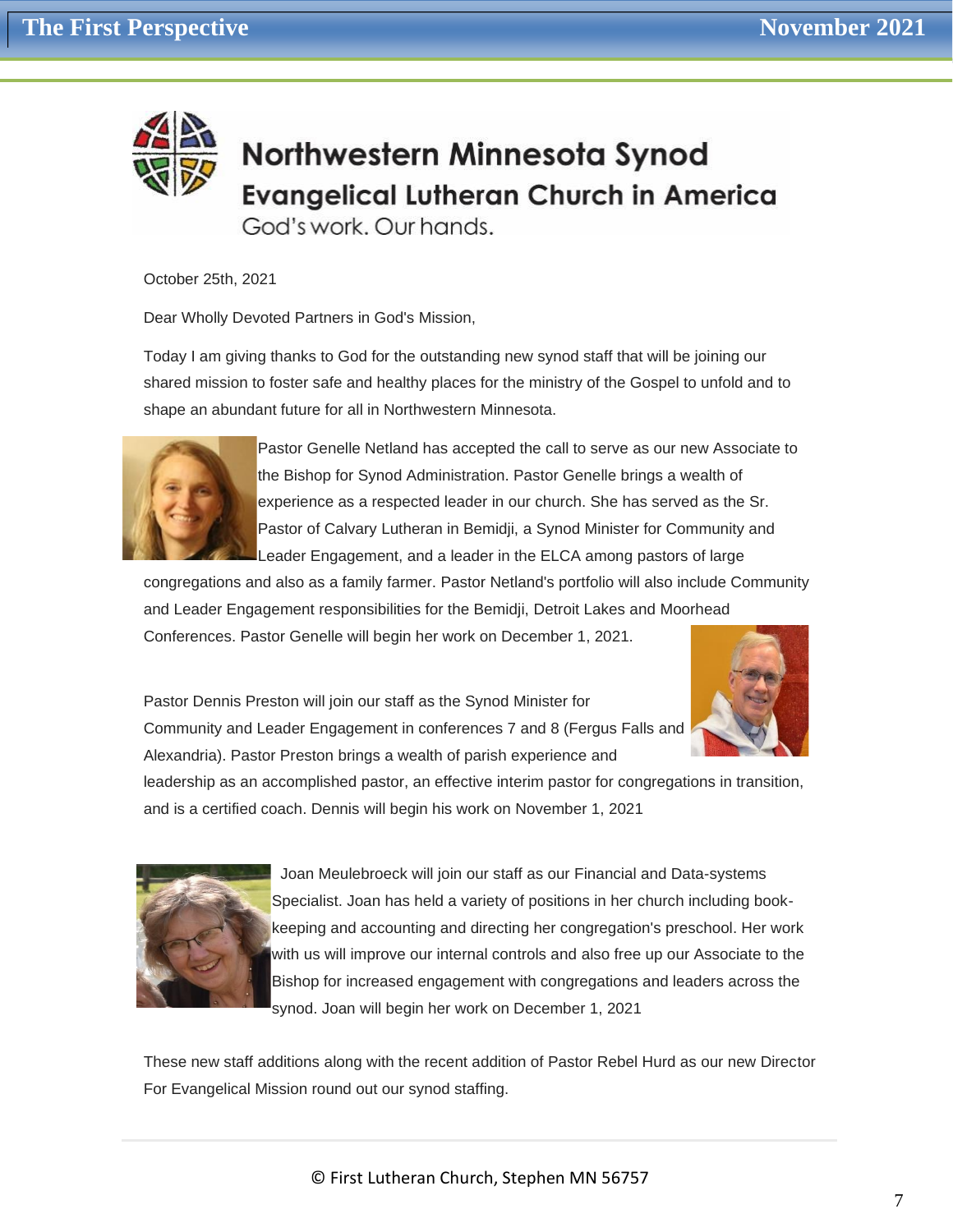We are here to serve you. Please do not hesitate to reach out to me if you have questions or concerns.

Thank you!

In Christ our Brother,

Bill Veral

Rev. Bill Tesch Bishop of the Northwestern Minnesota Synod of the ELCA

| <b>USHERS &amp; ACOLYTES</b> |                                          |                                                    |  |
|------------------------------|------------------------------------------|----------------------------------------------------|--|
| <b>Date</b>                  | <b>Acolytes</b>                          | <b>Ushers</b>                                      |  |
| 11/07                        | Olivia Winge &<br>Madison<br>Woinarowicz | Larry & Eileen Opp,<br>Chad & Pennie<br>Korynta    |  |
| 11/14                        | Brynn Benitt &<br>Lillian Douglas        | Kelly & Kristen<br>Clausen, Dave &<br>Penny Jensen |  |
| 11/21                        | Shay Setterholm &<br>Anders Thompson     | Daniel & Kelsi<br>Douglas, Mike &<br>Cheri Douglas |  |
| 11/28                        | Colin McGregor &<br>Liam McMahon         | Steve & Melanie<br><b>McGlynn Family</b>           |  |

#### **SERVANT LISTS**

| <b>COFFEE SERVERS</b>          |                          |  |  |
|--------------------------------|--------------------------|--|--|
| Leader: John & Shawna Peterson |                          |  |  |
| 11/07                          | Aase & Bruce Hamnes      |  |  |
|                                | Shawna & John Peterson   |  |  |
| 11/14                          | Kelsey & Erin Anderson   |  |  |
|                                | Kim & Mark Anderson      |  |  |
| 11/21                          | Deanna & Geoff Swendseid |  |  |
|                                |                          |  |  |
| 11/28                          | Tamara & Trevor Benitt   |  |  |
|                                | Becky & Alvin Nybladh    |  |  |

#### **ACOLYTES/USHERS:**

**Please note the dates that you are scheduled to acolyte/usher for Sunday Worship. If you are not able to serve that Sunday, please find a substitute and notify the office, (478-3895) by Thursday of the change so that the bulletin can be printed with the correct names. Thank You.**

## **IMPORTANT DATES**

#### **NOVEMBER ANNIVERSARIES**

| 11/05 | DuWayne & Marcia Dahl | 11/22 | <b>Gerald &amp; Shirley Soderlund</b> |
|-------|-----------------------|-------|---------------------------------------|
| 11/08 | Mark & Kim Anderson   | 11/25 | Larry & Patricia Grabowska            |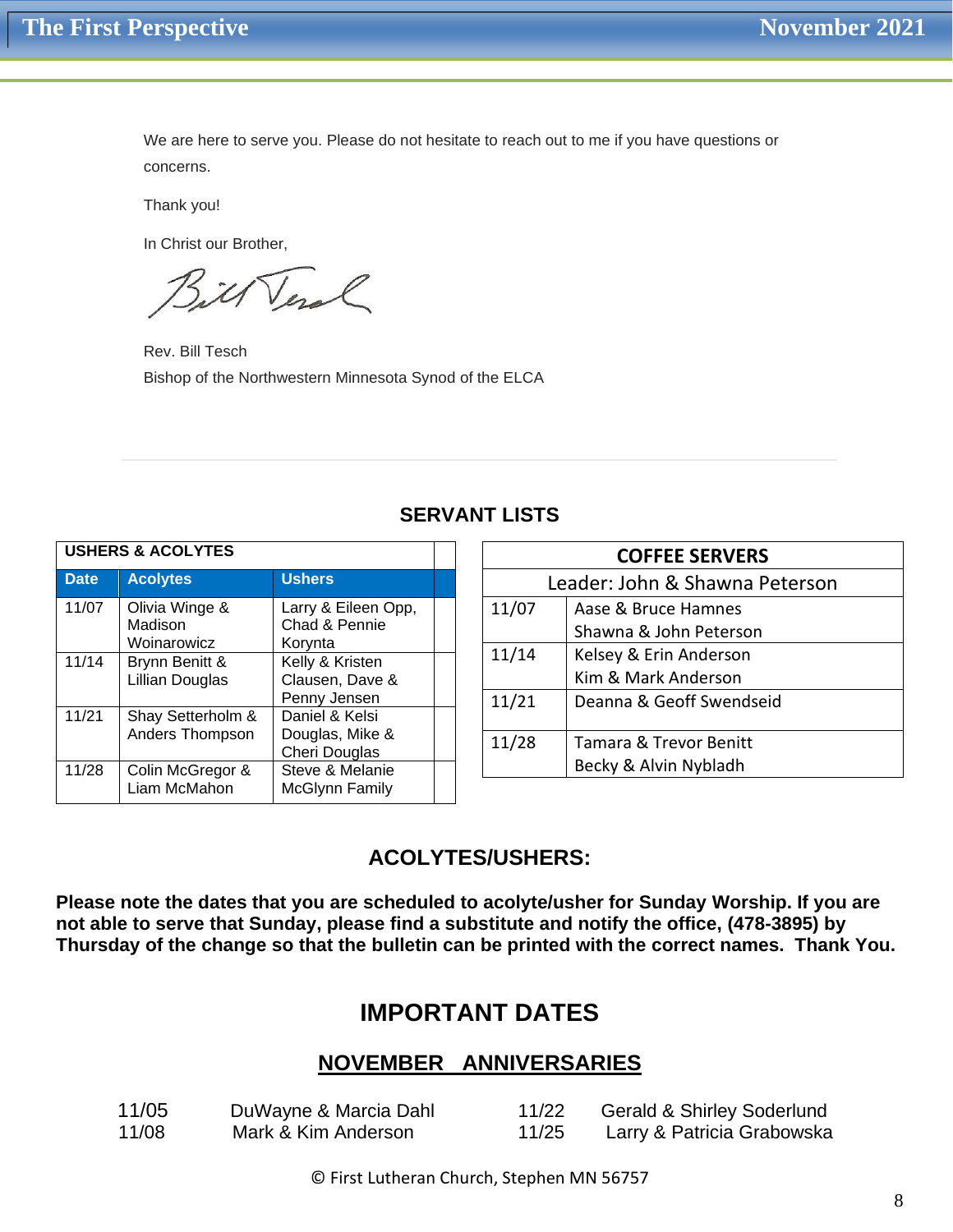# **NOVEMBER BIRTHDAYS**

| 11/01 | Karen Znajda            | 11/13 | <b>Hazel Douglas</b>     | 11/21 | Easton Anderson          |
|-------|-------------------------|-------|--------------------------|-------|--------------------------|
| 11/03 | Rylan Klamar            | 11/15 | <b>Geoff Swendseid</b>   | 11/21 | Taylor Znajda            |
| 11/04 | Shawna Peterson         | 11/16 | Erica Breedlove          | 11/22 | Luna Thompson            |
| 11/04 | <b>Dylan Reuille</b>    | 11/16 | <b>Brian Hendricks</b>   | 11/25 | Jan Anderson             |
| 11/04 | Deanna Swendseid        | 11/17 | Earl Anderson            | 11/26 | Odin Hoper               |
| 11/05 | <b>Taylor Frisinger</b> | 11/17 | Jean Hendricks           | 11/26 | <b>Claire Woinarowid</b> |
| 11/05 | <b>Maynard Peterson</b> |       | 11/17 Tom Woinarowicz    | 11/27 | Carly Peterson-B         |
| 11/08 | Roberta McGlynn         | 11/18 | <b>Adley Grandstrand</b> | 11/28 | William Halfmann         |
| 11/09 | <b>Michael Sustad</b>   | 11/20 | <b>Brynn Benitt</b>      | 11/28 | <b>Mark Kroulik</b>      |
| 11/09 | Steve Weberg            | 11/20 | David Jensen             | 11/29 | <b>Muriel Bring</b>      |
| 11/11 | Norma Hvidsten          |       |                          |       |                          |

| 11/13 | <b>Hazel Douglas</b>     | 11/21 | <b>Easton Anderson</b>  |
|-------|--------------------------|-------|-------------------------|
| 11/15 | <b>Geoff Swendseid</b>   | 11/21 | Taylor Znajda           |
| 11/16 | Erica Breedlove          | 11/22 | Luna Thompson           |
| 11/16 | <b>Brian Hendricks</b>   | 11/25 | Jan Anderson            |
| 11/17 | Earl Anderson            | 11/26 | <b>Odin Hoper</b>       |
| 11/17 | <b>Jean Hendricks</b>    | 11/26 | <b>Claire Woinarowi</b> |
| 11/17 | <b>Tom Woinarowicz</b>   | 11/27 | Carly Peterson-B        |
| 11/18 | <b>Adley Grandstrand</b> | 11/28 | <b>William Halfmanr</b> |
| 11/20 | <b>Brynn Benitt</b>      | 11/28 | <b>Mark Kroulik</b>     |
| 11/20 | David Jensen             | 11/29 | <b>Muriel Bring</b>     |
|       |                          |       |                         |

#### **OCTOBER MEMORIALS**

| <b>Tom Gillach</b>      |                          |                                |  |
|-------------------------|--------------------------|--------------------------------|--|
|                         | Mike & Karen Schendel    | <b>Memorial Fund</b>           |  |
| Irene Rud               |                          |                                |  |
|                         | Penny Jensen             | <b>Memorial Fund</b>           |  |
|                         | Ken & Pat Heggen         | Door Fund                      |  |
|                         | Mike & Karen Schendel    | <b>Memorial Fund</b>           |  |
| Ryan Kraulik            |                          |                                |  |
|                         | Penny Jensen             | <b>Memorial Fund</b>           |  |
| Lorna Jensen            |                          |                                |  |
|                         | George & Margaret Carter | <b>St. Petri Cemetery Fund</b> |  |
| In Honor of Pastor Mike |                          |                                |  |
|                         | George & Margaret Carter | Door Fund                      |  |
| Donna (Hoeper) Boudreau |                          |                                |  |
|                         | Ron & Vicky Weiland      | Door Fund                      |  |
| Leonard Lubarski        |                          |                                |  |
|                         | Ron & Vicky Weiland      | Door Fund                      |  |
|                         |                          |                                |  |

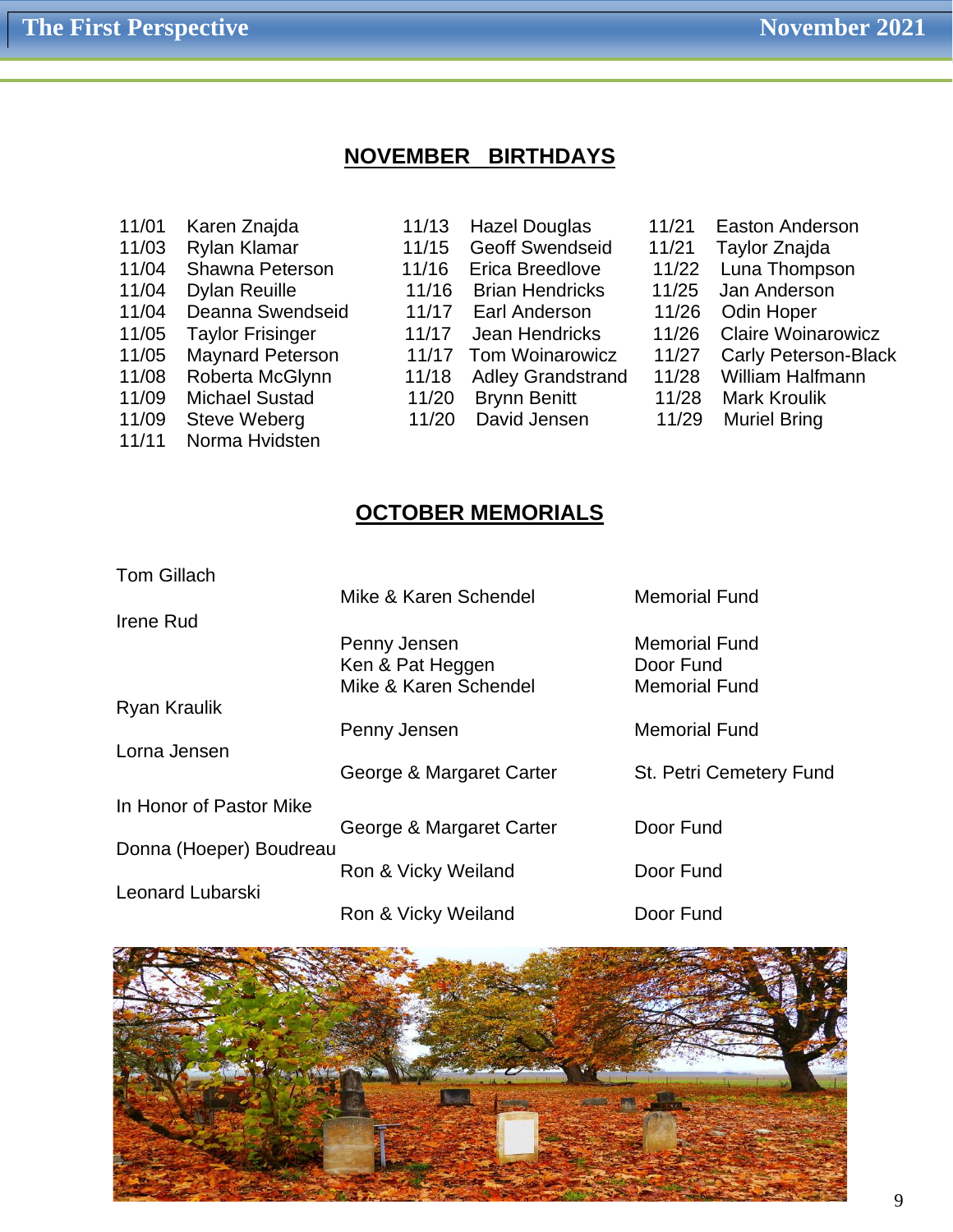# **A LITTLE HOLY HUMOR**

While grading his term papers, a college professor noticed something familiar about all of the papers except for one and realized he had uncovered a major cheating scandal. As he handed back each paper marked with a big red F, he told the students it was because they had received help writing the papers instead of doing them on their own.

When he reached the last student, he asked him to stand up and told the class that this was the only person who did not receive any help. The student looked at him sheepishly and said, "I received help from God."

The professor said, "No you didn't," and handed him a paper marked with a big red F.

~~~~~~~~~~~~~~~~~~~~~~~~~~~~~~~~~~~~~~~~~~~~~~~~~~~~~~~~~~~~~~

On the first day of class, the English professor asked her students what kind of writers they wanted to be. "I want to be like Jesus," one girl answered.

Not knowing what she meant, the professor asked the girl to explain.

"My brother took this class last semester," she said. "He worked all night on his final paper, and it was brilliant. Right before he printed it, the power went out, his computer went down, and he lost everything and flunked this class. That's why I want to be a writer like Jesus. Jesus saves."

#### **Bulletin Bloopers**

Will all of those with rolls in the church Christmas play please report to the kitchen after the service.

The rosebud on the altar this morning is to announce the birth of David Alan Balser, the sin of Rev. and Mrs. Julius Balser.

#### **First Lutheran Church Council Minutes** October 6, 2021

**Member Present:** Deanna Swendseid, Connie Troska, Al Anton, Kelsey Anderson, Melanie McGlynn, Krissy McMahon, Betsy Jensen, and Shawna Peterson. Also in attendance, Patsy Heggen and Ellen Anton President Deanna called the meeting to order. Devotions by Krissy.

#### **Secretary's report:**

Motion by Connie to accept the September 8, 2021 minutes, second by Krissy. All in favor, motion carried.

**Treasurer's report:** Monthly offerings for August totaled \$7,416.00. All the bills have been paid. Motion by Betsy second by Krissy to accept the Treasurer's report as printed. All in favor, motion carried.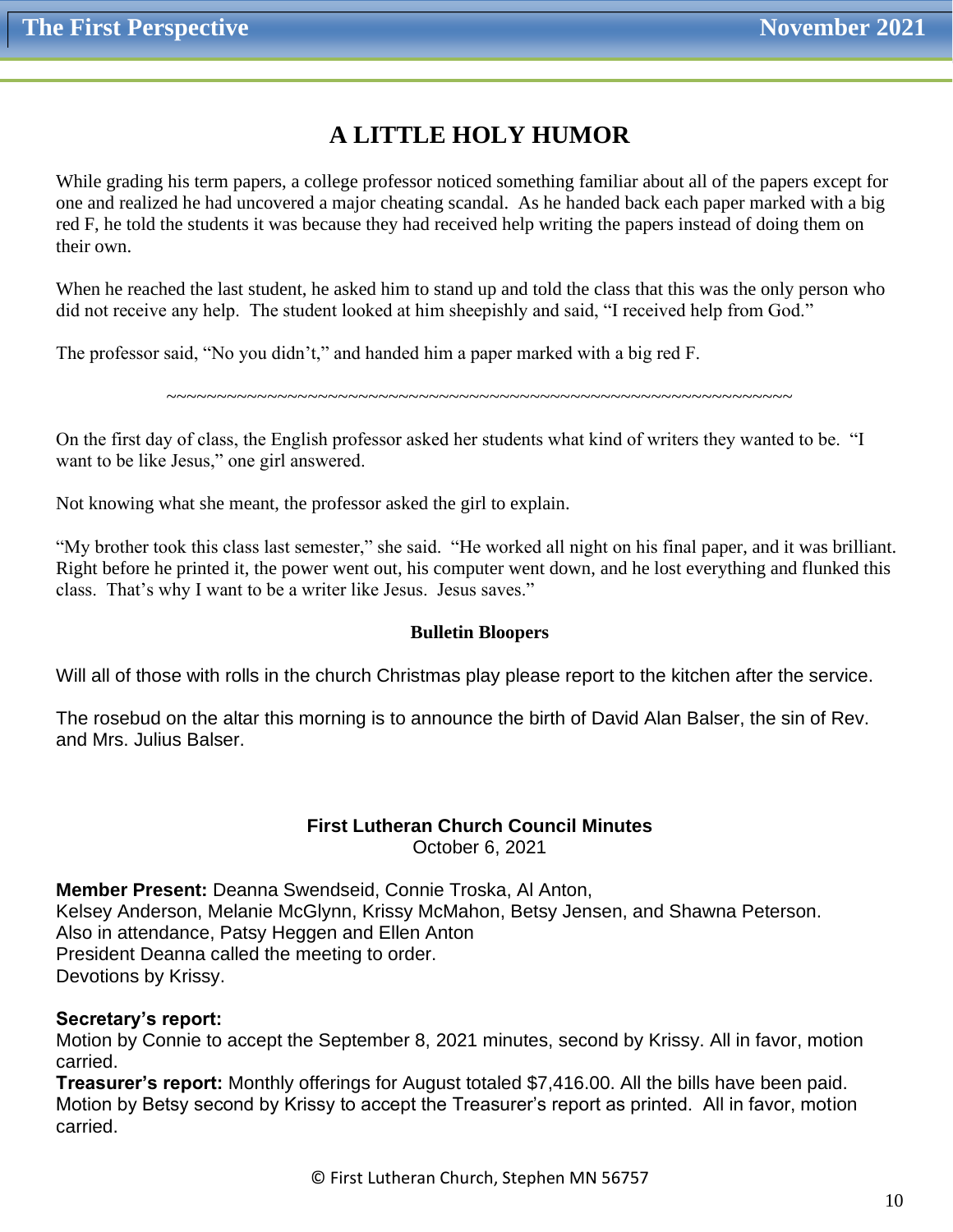**Membership changes:** None **Committee reports** 

 **Deacons:** Nothing to report.

#### **Trustees:**

-The new coffee pots have arrived.

-The Trustees are working on several projects throughout the church.

**Parish Education:** Wednesday School started today, October 6<sup>th</sup>. It will be in the evening this year. The Wednesday School Christmas program is scheduled for Sunday, December 12th. The Wednesday School students will sing in church the 2<sup>nd</sup> Sunday the month.

 **Trust Fund:** Nothing to report.

 **Stewardship:** The Harvest Festival went well. The vast majority of meals were take-out. Betsy has created a detailed list of things to add/change for next year to help with the change in serving time and the increase in take-out meals.

 Profits from the Harvest Festival were \$2,125.70. Motion by Kelsey, second by Melanie to donate all proceeds from the Harvest Festival to the fund for a new lighted/electronic church sign. All in favor, motion carried.

#### **Old Business:**

Betsy is arranging for installation of the Freenotes Harmony Music Park. Installation will probably be in the spring.

Connie will arrange the purchase and installation of computers for the offices. A new camera for broadcasting services will be ordered.

The Servant lists are being revised.

#### **New Business:**

Pastor Mary Gilthvedt, our conference dean, will be setting up meetings with the call committee in the near future to begin the call process. She is from Zion Lutheran in Warroad.

 Members of the call committee are Deanna Swendseid, Connie Troska, Gannon Nelson, Korey Sundby, Marilee Marty, and Shawna Peterson.

 Members of the congregation are asked to contact a council member with any concerns or issues they have regarding the church. This includes anything from lights that need to be repaired to ideas for Christmas programs. In the past members often contacted Pat Heggen or Pastor Mike. We are hoping that bringing the concerns directly to the church council streamlines the process.

Kelsey made a motion to adjourn, second by Melanie. All in favor, motion carried. The next meeting will be November 3rd at 7pm. Meeting adjourned with the Lord's Prayer.

Shawna Peterson Church Council Secretary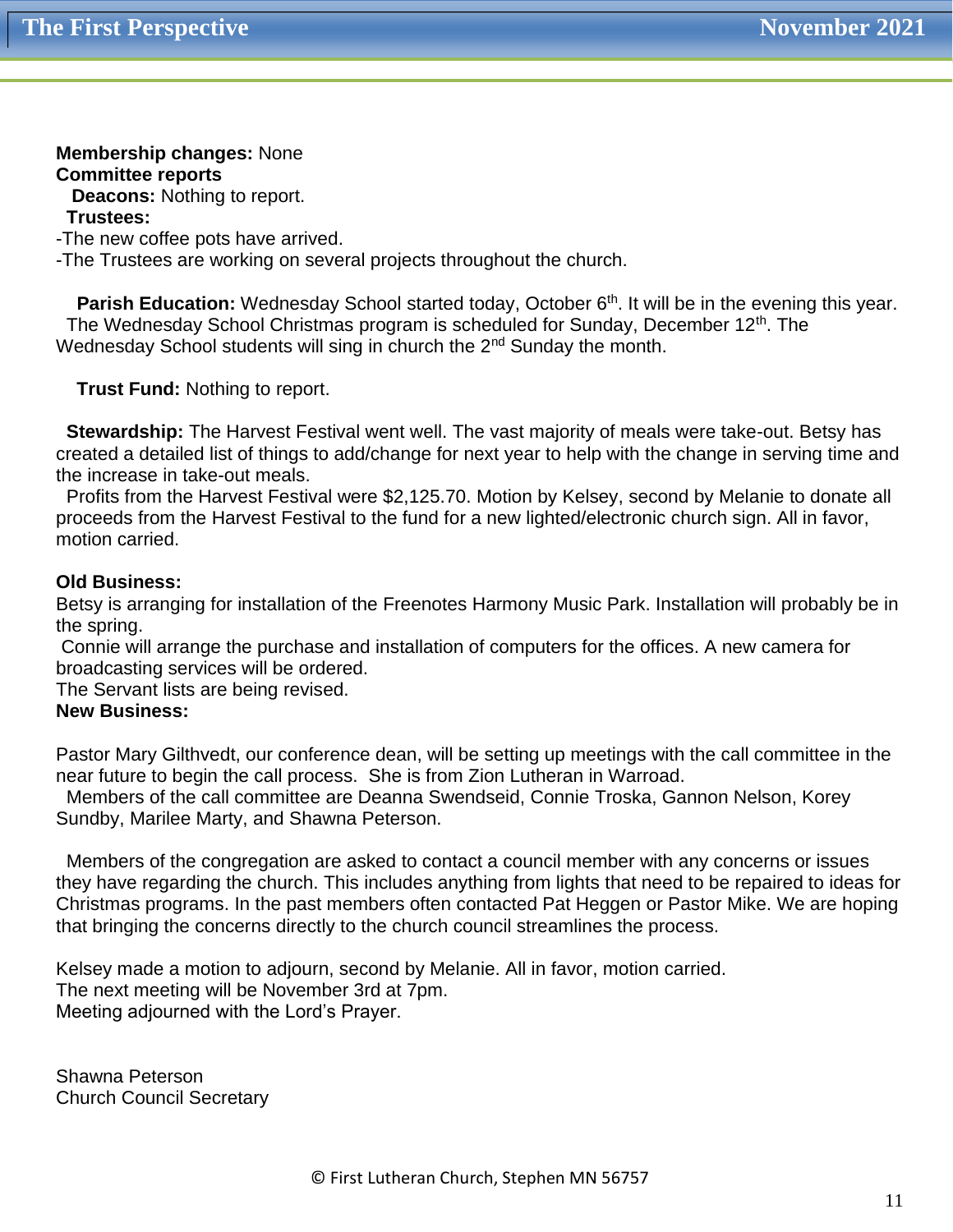# **NOVEMBER 2021**

| <b>Sunday</b>                                                                                                         | <b>Monday</b>                                      | <b>Tuesday</b>        | Wednesday                                                                                               | <b>Thursday</b>                      | <b>Friday</b> | <b>Saturday</b>                                                                                   |
|-----------------------------------------------------------------------------------------------------------------------|----------------------------------------------------|-----------------------|---------------------------------------------------------------------------------------------------------|--------------------------------------|---------------|---------------------------------------------------------------------------------------------------|
|                                                                                                                       |                                                    |                       |                                                                                                         |                                      |               |                                                                                                   |
|                                                                                                                       | $\mathbf{1}$                                       | $\overline{2}$        | 3                                                                                                       | 4                                    | 5             | 6                                                                                                 |
| Blessed                                                                                                               |                                                    |                       | 6-7:00 PM-<br><b>Wednesday School</b><br>6-7:00 PM-<br><b>Confirmation</b><br>7:00 PM-Church<br>Council |                                      |               | <b>Daylight</b><br><b>Savings</b><br><b>Time ends</b><br>tonight.<br><b>Turn back</b><br>clocks!! |
| 7                                                                                                                     | 8                                                  | 9                     | 10                                                                                                      | 11                                   |               | 13                                                                                                |
| 9:00 AM - Worship Service<br>w/Holy Communion in-<br>person & live on Facebook                                        | 7:00 PM-<br>Martha/Ruth<br><b>Circle at Church</b> | 9:30 AM-<br>-Quilting | 6-7:00 PM-<br><b>Wednesday School</b><br>6-7:00 PM-<br><b>Confirmation</b>                              | Veterans Day                         |               |                                                                                                   |
| 14                                                                                                                    | 15                                                 | 16                    | 17                                                                                                      | 18                                   | 19            | 20                                                                                                |
| 9:00 AM-Worship Service<br>in-person & live on<br><b>Facebook</b><br><b>Wed. School Kids Sing</b>                     |                                                    |                       | 6-7:00 PM-<br><b>Wednesday School</b><br>6-7:00 PM-<br>Confirmation                                     |                                      |               |                                                                                                   |
| 21                                                                                                                    | 22                                                 | 23                    | 24                                                                                                      | 25                                   | 26            | 27                                                                                                |
| 9:00 AM -- Worship<br>Service w/ Holy<br><b>Communion in-person &amp;</b><br>live on Facebook<br>Loose Change Sunday* |                                                    | 9:30 AM-<br>-Quilting |                                                                                                         | <b>Happy</b><br><b>Thanksgiving!</b> |               |                                                                                                   |
| 28                                                                                                                    | 29                                                 | 30                    |                                                                                                         |                                      |               |                                                                                                   |
| 9:00 AM-Worship Service<br>in-person & live on<br>Facebook                                                            |                                                    |                       |                                                                                                         |                                      |               |                                                                                                   |
| *Loose Change goes to                                                                                                 |                                                    |                       |                                                                                                         |                                      |               |                                                                                                   |
| <b>Marshall County Sharing</b><br><b>Tree Project</b>                                                                 |                                                    |                       |                                                                                                         |                                      |               |                                                                                                   |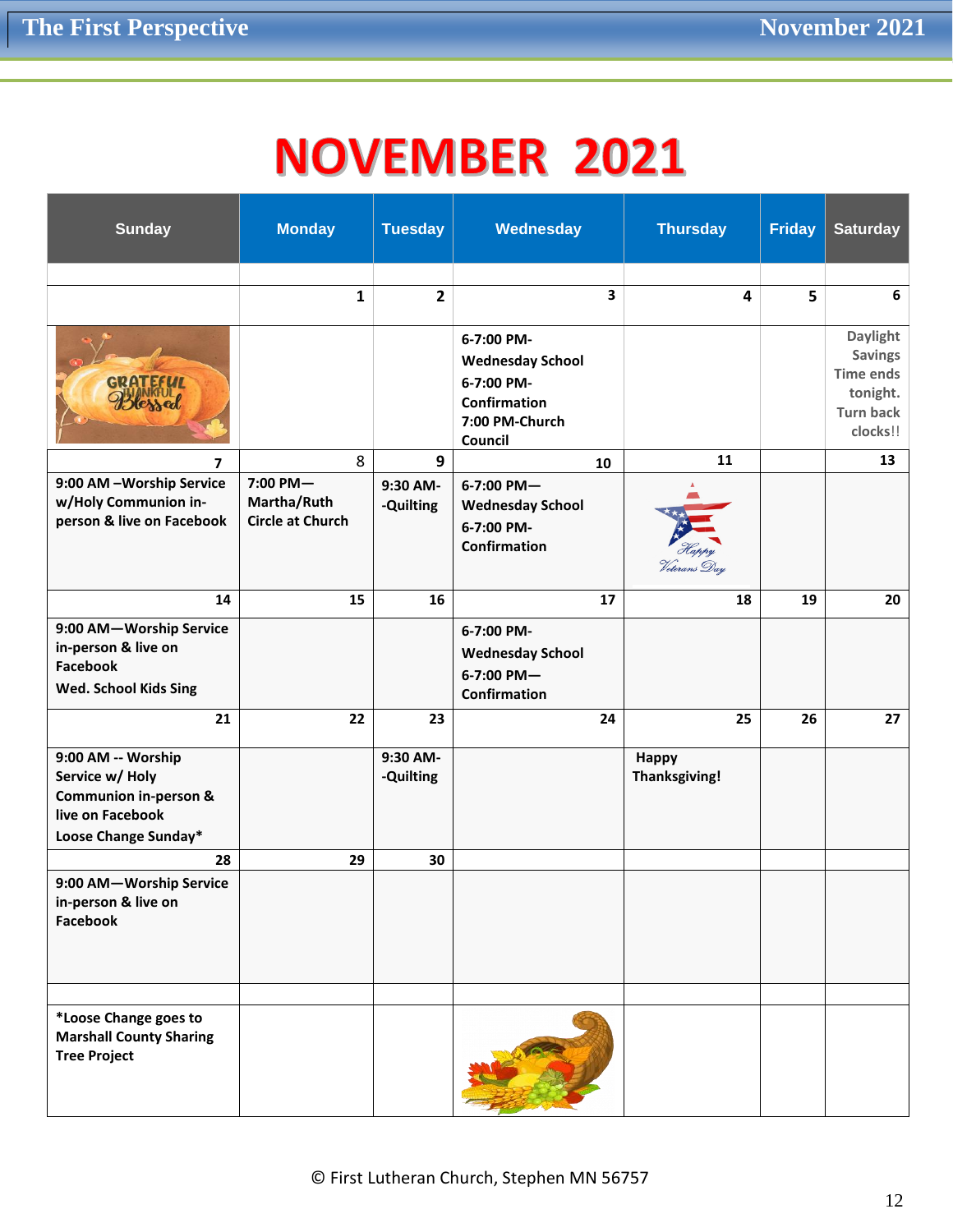**THE FIRST PERSPECTIVE FIRST LUTHERAN CHURCH P.O. Box 72 STEPHEN MN 56757**

**NON-PROFIT ORGANIZATION US POSTAGE PAGE STEPHEN, MN PERMIT NO. 1**

# **NOVEMBER 2021**

At the lake/snowbird? Don't forget to mail in your pledge for the weekly Worship services you missed.

#### **Ministers to our Parish:**

 Marilyn Grandstrand-Synod Authorized Minister (SAM) [flcpastor@wiktel.com](mailto:flcpastor@wiktel.com) ~~~~763-258-9217 Patsy Heggen– Parish Secretary 218-478-3895 (church) All the Members of First Lutheran Church

Published Monthly by the Congregation of First Lutheran Church, Stephen MN.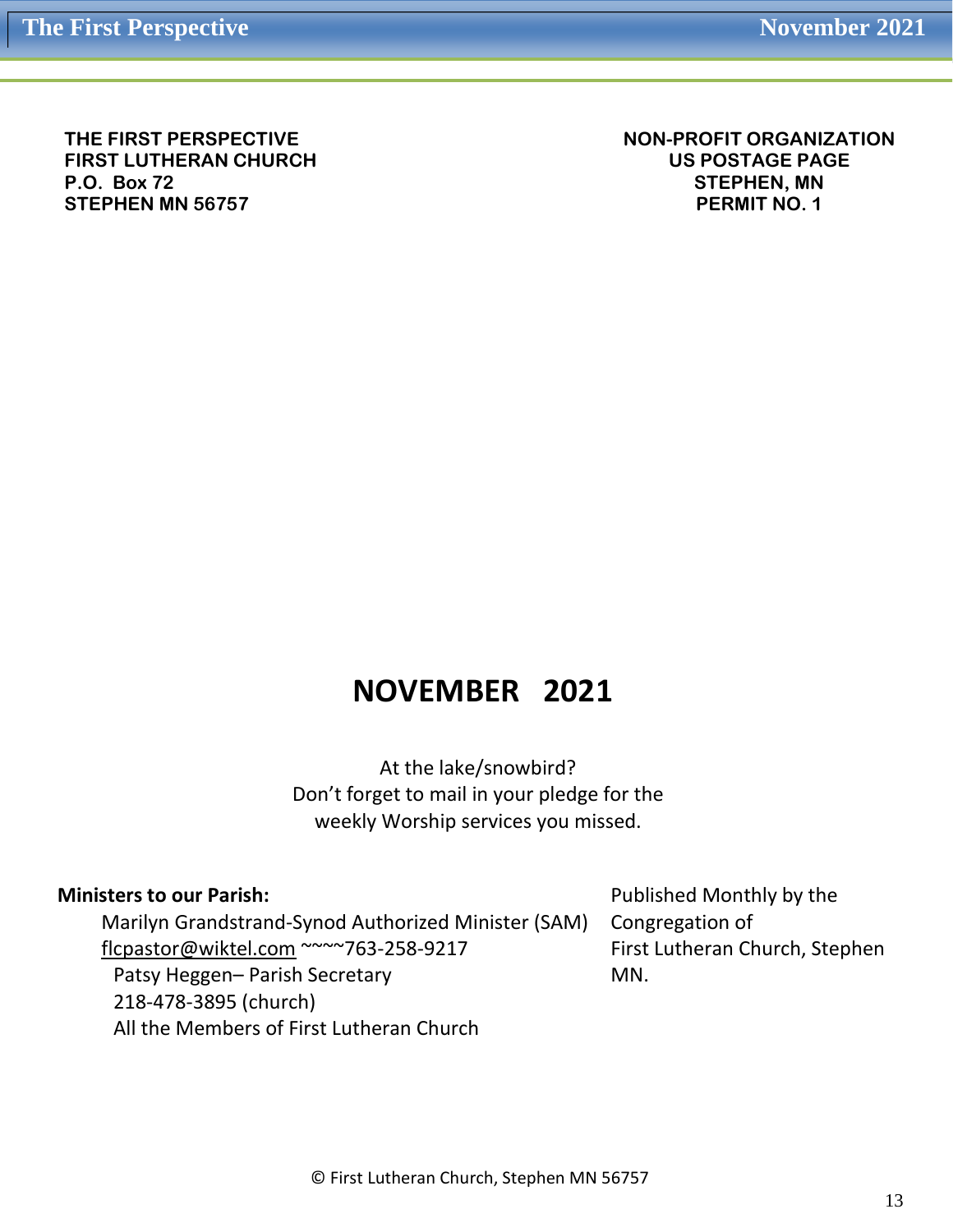© First Lutheran Church, Stephen MN 56757